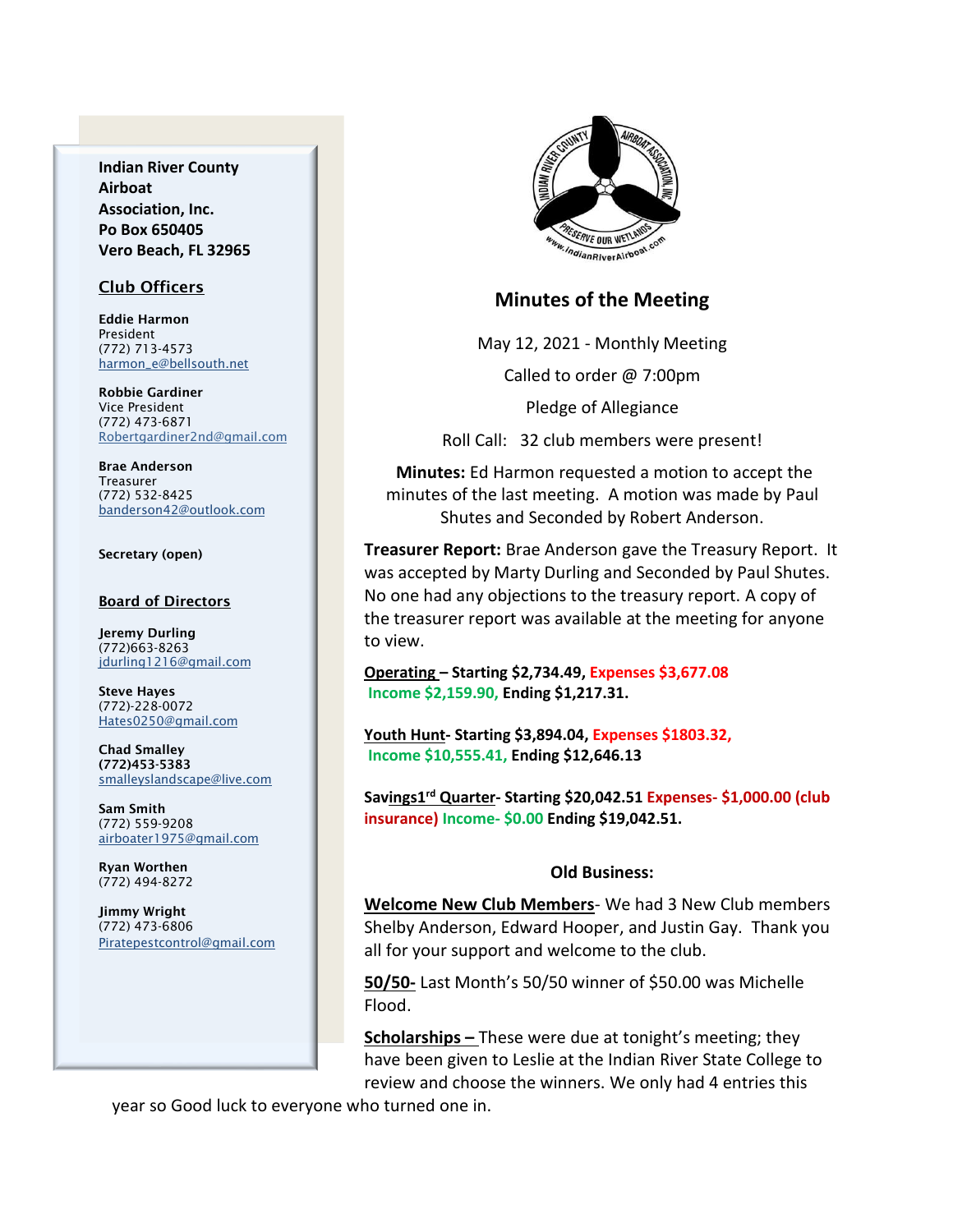**Unity Weekend –** Brae reminded everyone that the club paid the \$640.00 for 2 tables so everyone who said they planned on attending needed to pay their \$40.00 at tonight's meeting. We have no seats left open so if you wanted to attend and didn't pay, I believe you can pay the day of, but you will have to sit at a different table.

Citrus County Club Weekend- We chose a new date of July 24<sup>th</sup> for the Citrus County Club Weekend. Sam will get everyone information on where lodging is available (nearest cities are Hernando or Inverness if you are looking for an "AIR BNB"). The lake we will be riding on and that the boat ramp is at is Lake Tsala Apopka.

**Bi-Laws**- Paul went over all the final changes to the bi-laws tonight. A motion to ratify the changes to the final reading was made by Chris Schlitt, it was seconded by Chad Smalley. A show of hands was in favor of the changes, Adoption passed! Paul will change the Bi-Laws to the final adopted reading, send it to Brae and she will email them to all the club members. Eddie has encouraged everyone to read them and get to know them because they are particularly important to the club and its members.

**Bi-Law's Committee-** Paul made a motion to Dissolve the Bi-Law's committee since they have been finalized and adopted. Dan Richardson seconded Paul's motion, a show of hands was in favor, motion passed.

**Golf Tournament**- It was a great time, and we made a great profit. Thank you to everyone who volunteered and thank you to all the Wonderful Hole Sponsors and players. All of you are what helped make this a great success.!!!!! Thank You letters will be sent out and our website has been updated It the new Corporate, Gold and Silver Sponsors. New Youth Hunt Brochures are also in the process of being made to send with the thank you letters.

# **Congratulations to all the following tournament winners.**

# **4 - Golf Team- 1 st & 2nd Places Flight A & B (not in order)**

Alan Clarke, Bryan Merryman, Kerry Kochler, Keith Wade

Robert Grant, Bill Waterman, Terry & Howard Sprankle

Andy Boozer, Jason Kendall, Matt Bona, Randy Hamrick

Lee Malcolm, George Pevarnick, Cravis Lawrence and Matt May

**Last Place Team winning the Liquor Cooler** -Steve VanAntwerp, John VanAntwerp, and Mr. & Mrs. Wetherald

## **4 Closest to the pin winners**

Brandon Hackford, Don McKee, David Wetter, and Duane Hoppe

**Longest Drive winner** Keith Wade

**50/50 winner** - Austin Aliff

**Poker Hand Winner**- Anthony Pianelli

**Shot Gun Raffle Winner**- Brian Cueto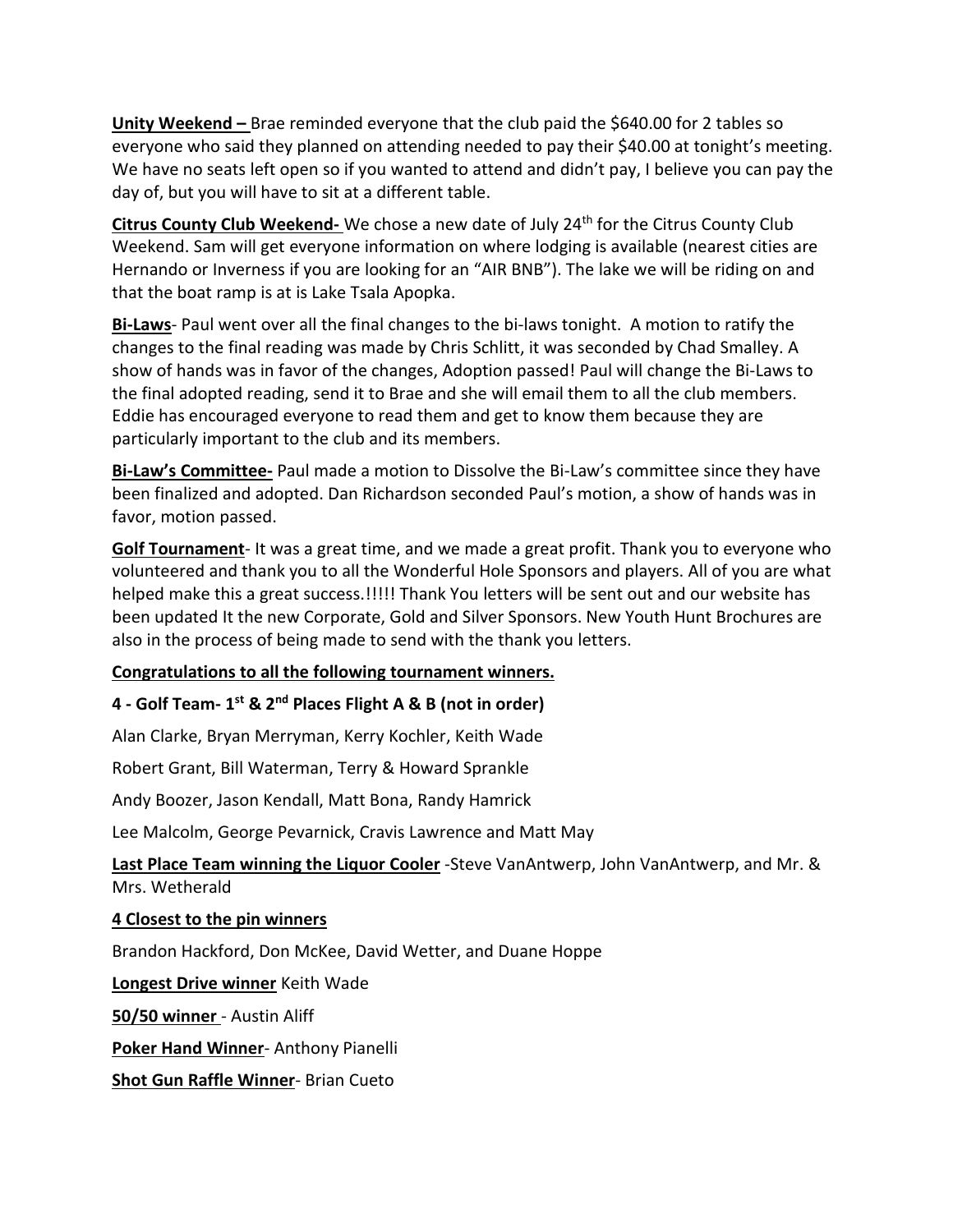# **Events attended since the last meeting.**

- **Club Catfishing Tournament** April 24 th, 2021- Everyone had a great time and the food everyone cooked was fantastic. Winners of the Tournament was Ed Crocker- Winning Biggest Fish 6.13 lbs. Anderson's – Winning Most Fish with 56 catfish and if the Kids Conner Owle won Biggest and Chase Anderson won Most fish.
- **Road & Marsh Clean-up & BBQ** May 1<sup>st</sup>, 2021- There were about 20 people helping at the clean-up (out of 137 members) it is especially important for members to attend these functions to show your club and community support. They collected about 24 bags of trash and the BBQ luncheon was great and as always everyone had a great time.
- **Golf Tournament May 8th, 2021** The tournament again was a great success, we had 32 teams and the After party at the Pelican Diner was fantastic. We made a total profit of \$11,340.08.

# **New Business**

**4 th of July Parade**- It will be on Saturday July 3rd, 2021. We will be building a float and our theme is going to be "Back the Blue" with everything going on in the world today. If you have any suggestions on the float, please get with the Parade Committee (Robert Anderson, Doug Flood and Sam Smith). We will be having workdays for putting the float together on Wed 30<sup>th</sup>, Thursday 1<sup>st</sup> and Friday 2<sup>nd</sup> at Kernie Fullers house in Roseland.

**30<sup>th</sup> Club Anniversary Banquet** – This Year July marks the clubs 30<sup>th</sup> anniversary and we would like to do an appreciation dinner for all its members and family members**.** Members in the meeting suggested doing the banquet at the Moose Lodge and having 50/50 and poker hands. If anyone has a contact for the Moose, please let us know so we can try to book the date of Saturday August 7<sup>th</sup>, 2021.

**Soft Shell Turtle Tournament –** Robert wanted to get a club soft shell tournament together and cook it up at Duck Camp. The date everyone came up with is Saturday August 28<sup>th</sup>, 2021. Robert will draft up the rules and bring them to next club meeting.

# **Upcoming events:**

- **4 th of July Parade** Saturday July 3rd, 2021 We need help putting the float together, and riders for the float.
- **Unity Weekend-** July 9-11- in Okeechobee
- **Citrus County Club Ride** July 23,24,25th, 2021
- **Banquet 30th Anniversary** August 7 th, 2021